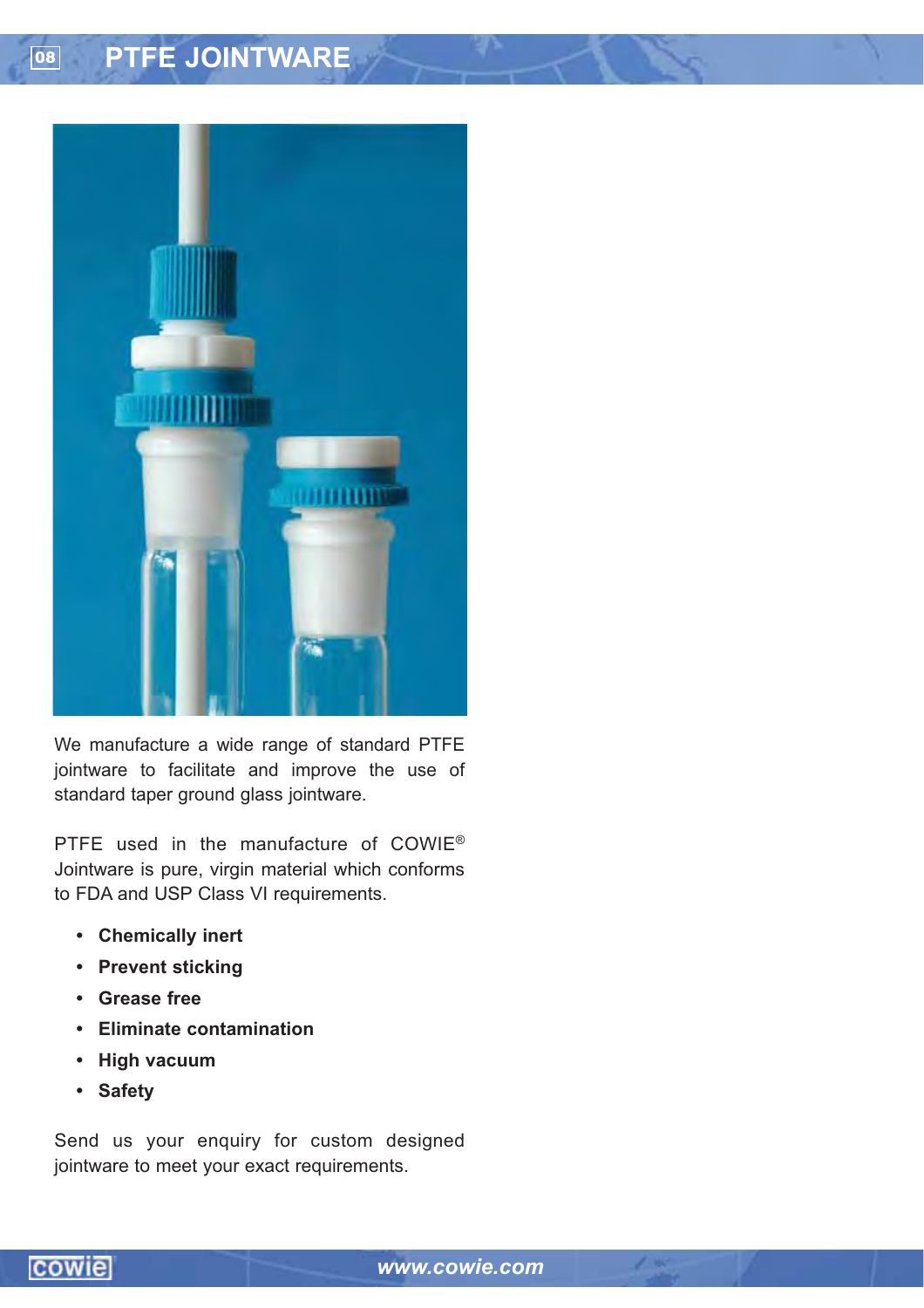## **JOINT CLAMPS**

## Safe • Reliable • Long Life • Exceptional Value

Joint Clamps are unaffected by all chemical<br>reagents. Totally encapsulated steel spring<br>maintains strength to 280°C. Adjust simply by compression-extension by hand.

| Ref No.   | <b>Joint</b> |  |
|-----------|--------------|--|
| 030.010.1 | $10/-$       |  |
| .012.1    | $12/-$       |  |
| .014.1    | $14/-$       |  |
| .019.1    | $19/-$       |  |
| .024.1    | $24/-$       |  |
| .029.1    | $29/-$       |  |
| .034.1    | $34/-$       |  |
| .040.1    | $40/-$       |  |
| .045.1    | $45/-$       |  |



A COWIE<sup>®</sup> Original Design

# THIN WALL JOINT SLEEVES

Thin Wall Joint Sleeves are inserted between standard taper ground glass joints to eliminate the use of grease and prevent sticking. Sleeves have a wall thickness of about 0.05mm and will withstand low to medium vacuum.

### **FULL LENGTH 'A' TYPE**

| Ref No. | <b>Joint</b> |  |
|---------|--------------|--|
| 019.007 | 7/25         |  |
| .010    | 10/30        |  |
| .012    | 12/30        |  |
| .014.1  | 14/20        |  |
| .014    | 14/35        |  |
| .019.1  | 19/22        |  |
| .019    | 19/38        |  |
| .024    | 24/40        |  |
| .029    | 29/42        |  |
| .034    | 34/45        |  |
| .040    | 40/50        |  |
| .045    | 45/50        |  |
| .050    | 50/50        |  |
| .055    | 55/50        |  |
| .060    | 60/50        |  |
| .070    | 71/60        |  |

#### **MEDIUM LENGTH 'B' TYPE**

| Ref No. | <b>Joint</b> |  |
|---------|--------------|--|
| 019.107 | 7/16         |  |
| .110    | 10/19        |  |
| .112    | 12/21        |  |
| .114    | 14/23        |  |
| .119    | 19/26        |  |
| .124    | 24/29        |  |
| .129    | 29/32        |  |
| .134    | 34/35        |  |
| .140    | 40/38        |  |
| .145    | 45/40        |  |
| .150    | 50/42        |  |
| .155    | 55/44        |  |
| .160    | 60/46        |  |
| 170     | 71/51        |  |



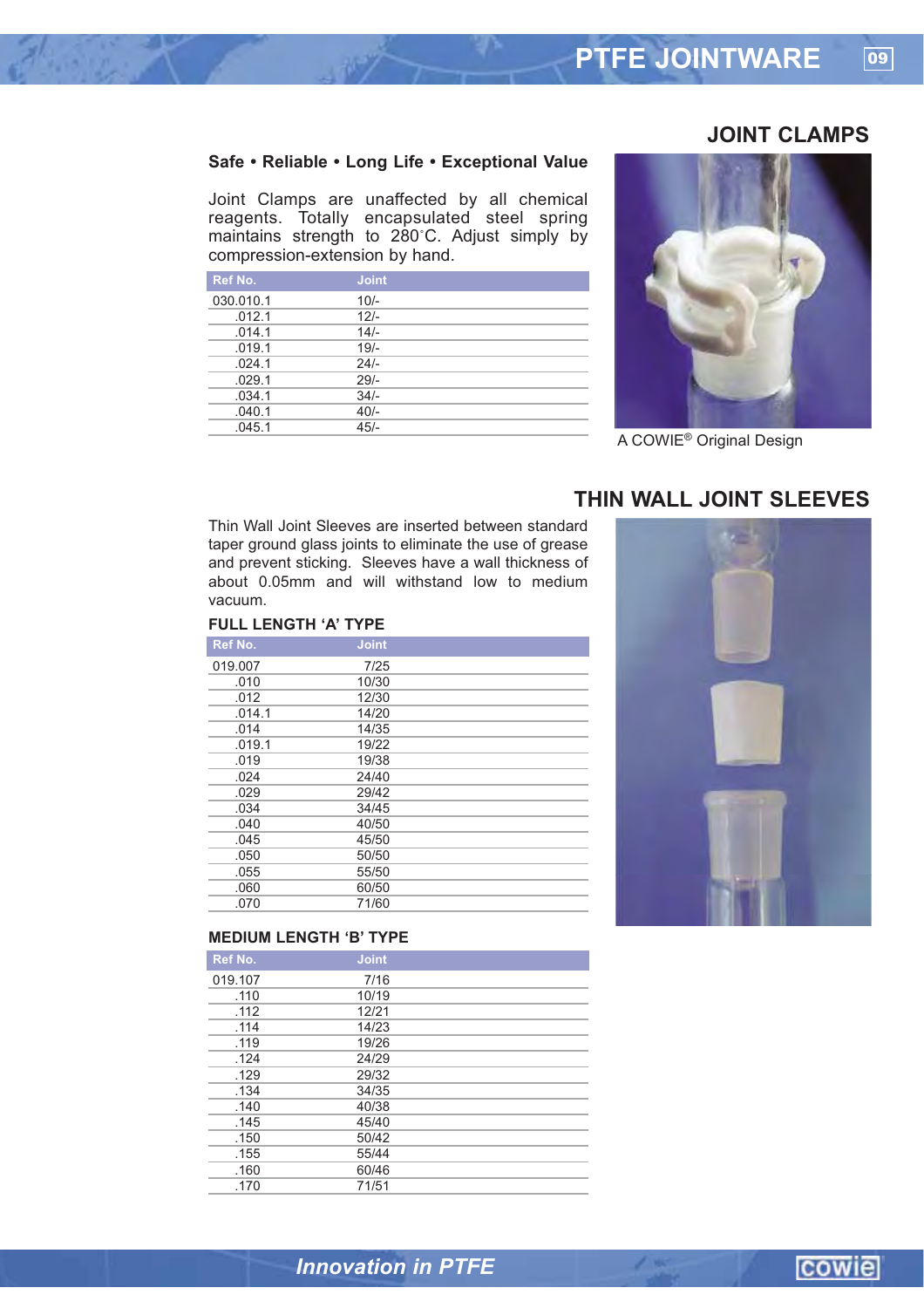# **RIGID JOINT SLEEVES**



A COWIE<sup>®</sup> Original Patent

Rigid Sleeves and Joint Adapters are grease-free, high vacuum seals for standard taper ground glass joints, with substantial shoulder for ease of handling and repeated use. High vacuum performance (leakage rate is less than 1 x  $10^{-4}$  torr, litre, sec.<sup>-1</sup>) is attained using transverse sealing rings. Wall thickness of rigid sleeves is 0.5mm.

### FULL LENGTH 'A' TYPE

| Ref No. | <b>Joint</b> |  |
|---------|--------------|--|
| 020.110 | 10/30        |  |
| .114.1  | 14/20        |  |
| .119.1  | 19/22        |  |
| .124    | 24/40        |  |
| .129    | 29/42        |  |
| .134    | 34/45        |  |
| .145    | 45/50        |  |
| .155    | 55/50        |  |

### MEDIUM LENGTH 'B' TYPE

| Ref No. | <b>Joint</b> |  |
|---------|--------------|--|
| 020.010 | 10/19        |  |
| .014    | 14/23        |  |
| .019    | 19/26        |  |
| .024    | 24/29        |  |
| .029    | 29/32        |  |
| .034    | 34/35        |  |
| .040    | 40/38        |  |
| .045    | 45/40        |  |
| .055    | 55/44        |  |
|         |              |  |

# **JOINT ADAPTERS**



| Ref No.   | <b>Socket</b> | Cone  |  |
|-----------|---------------|-------|--|
| 021.01014 | 10/30         | 14/35 |  |
| .01019    | 10/30         | 19/38 |  |
| .01419    | 14/35         | 19/38 |  |
| .01424    | 14/35         | 24/40 |  |
| .01924    | 19/38         | 24/40 |  |
| .01929    | 19/38         | 29/42 |  |
| .01934    | 19/38         | 34/45 |  |
| .02429    | 24/40         | 29/42 |  |
| .02434    | 24/40         | 34/45 |  |
| .02445    | 24/40         | 45/50 |  |
| .02934    | 29/42         | 34/45 |  |
| .02945    | 29/42         | 45/50 |  |
| .03445    | 34/45         | 45/50 |  |
|           |               |       |  |

#### MEDIUM LENGTH 'B' TYPE

| Ref No.  | <b>Socket</b> | Cone  |  |
|----------|---------------|-------|--|
| 021.1014 | 10/19         | 14/23 |  |
| .1019    | 10/19         | 19/26 |  |
| .1419    | 14/23         | 19/26 |  |
| .1424    | 14/23         | 24/29 |  |
| .1924    | 19/26         | 24/29 |  |
| .1929    | 19/26         | 29/32 |  |
| .1934    | 19/26         | 34/35 |  |
| .2429    | 24/29         | 29/32 |  |
| .2434    | 24/29         | 34/35 |  |
| .2445    | 24/29         | 45/40 |  |
| .2934    | 29/32         | 34/35 |  |
| .2945    | 29/32         | 45/40 |  |
| .3445    | 34/35         | 45/40 |  |

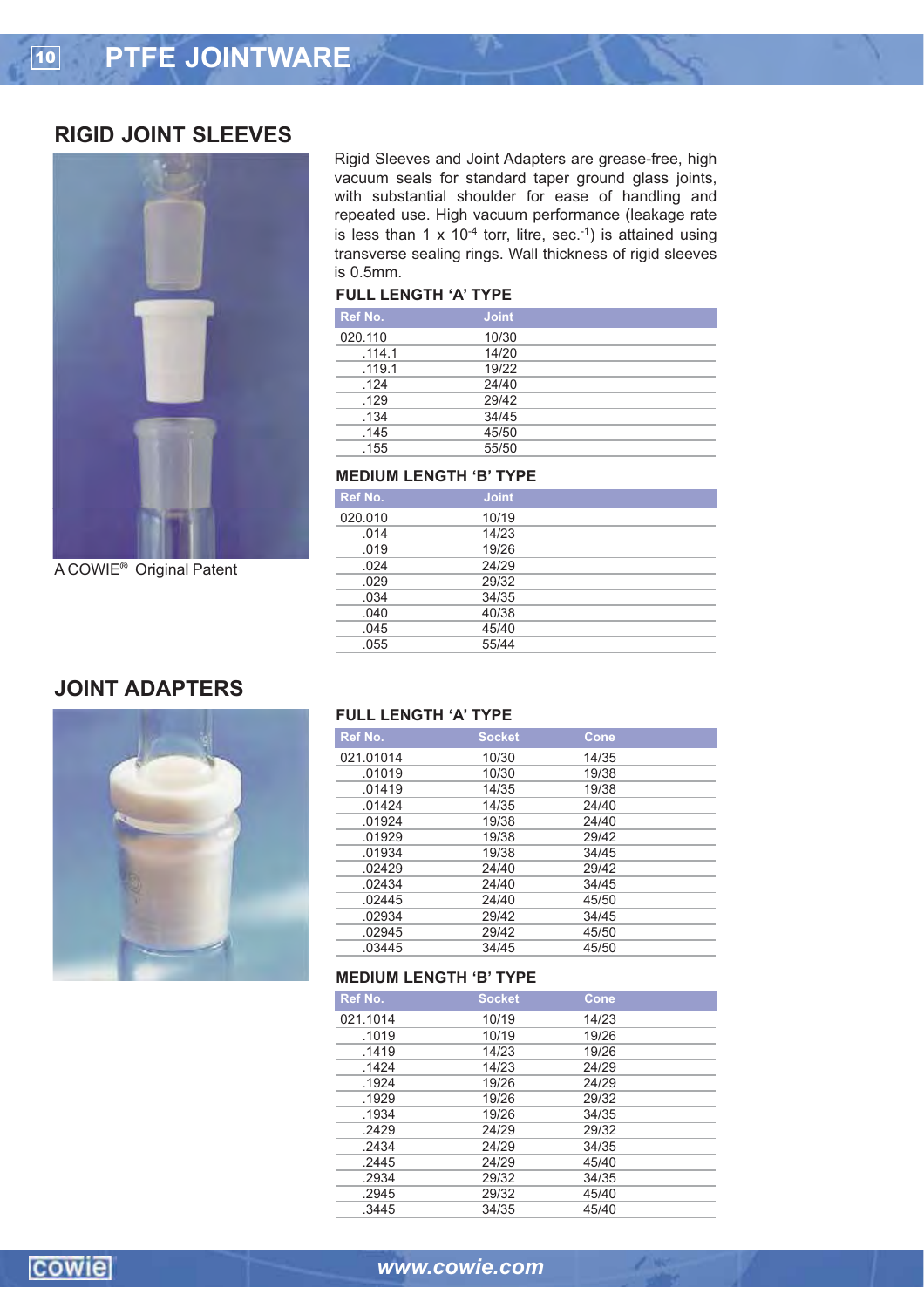## **STANDARD TAPER COMPRESSION FITTINGS**

Compression Fittings fit standard taper ground glass joints to hold items such as temperature probes and sampling tubes securely in place.

Compression fittings are manufactured from pure PTFE with a PEEK olive to give a secure grip.

PTFE Plugs are available to seal compression fittings without removing the fitting - see page 51 for sizes.

To define the Reference Number of the required part add the bore size suffix to the required taper reference using the table below.

Example:

A fitting with a 19/38 taper and 8mm bore is -PC704.1938.08



### FULL LENGTH 'A' TYPE - METRIC BORE

|               |              | <b>Bore Size (mm)</b> |     |     |                 |     |     |     |     |
|---------------|--------------|-----------------------|-----|-----|-----------------|-----|-----|-----|-----|
| Ref No.       | <b>Taper</b> |                       |     |     | 12 <sup>°</sup> | 14  | 16. | 19  | 25  |
| PC704.1938.XX | 19/38        | .03                   | .06 | .08 | .12             |     |     |     |     |
| .2440.XX      | 24/40        |                       | .06 | .08 | .12             | 14  | .16 |     |     |
| .2942.XX      | 29/42        |                       |     |     | .12             | 14  | .16 | .19 |     |
| .3445.XX      | 34/45        |                       |     |     | .12             | .14 | .16 | .19 | .25 |
| .4550.XX      | 45/50        |                       |     |     | 12              | 14  | 16  | .19 | .25 |

### **MEDIUM LENGTH 'B' TYPE - METRIC BORE**

|               |       | Bore Size (mm) |     |     |                 |     |           |     |     |
|---------------|-------|----------------|-----|-----|-----------------|-----|-----------|-----|-----|
| Ref No.       | Taper |                |     |     | 12 <sup>2</sup> | 14  | <b>16</b> | 19  | 25  |
| PC704.1926.XX | 19/26 | .03            | .06 | .08 | .12             |     |           |     |     |
| .2429.XX      | 24/29 |                | .06 | .08 | .12             | 14  | .16       |     |     |
| .2932.XX      | 29/32 |                |     |     | .12             | .14 | .16       | .19 |     |
| .3435.XX      | 34/35 |                |     |     | .12             | .14 | .16       | .19 | .25 |
| .4540.XX      | 45/40 |                |     |     | .12             | .14 | .16       | .19 | .25 |

### FULL LENGTH 'A' TYPE - IMPERIAL BORE

|                | <b>Bore Size (in)</b> |                 |               |          |               |                |               |               |       |
|----------------|-----------------------|-----------------|---------------|----------|---------------|----------------|---------------|---------------|-------|
| Ref No.        | Taper                 | $\frac{1}{8}$ " | $\frac{1}{4}$ | $5/16$ " | $\frac{1}{2}$ | $\frac{9}{16}$ | $\frac{5}{3}$ | $\frac{3}{4}$ | 433   |
| PC704.1938.XXX | 19/38                 | .125            | .250          | .312     | .500          |                |               |               |       |
| .2440.XXX      | 24/40                 |                 | .250          | .312     | .500          | .560           | .625          |               |       |
| .2942.XXX      | 29/42                 |                 |               |          | .500          | .560           | .625          | .750          |       |
| .3445.XXX      | 34/45                 |                 |               |          | .500          | .560           | .625          | .750          | .1000 |
| .4550.XXX      | 45/50                 |                 |               |          | .500          | .560           | .625          | .750          | .1000 |

## **MEDIUM LENGTH 'B' TYPE - IMPERIAL BORE**

|                |              | Bore Size (in) |               |          |               |      |               |               |       |
|----------------|--------------|----------------|---------------|----------|---------------|------|---------------|---------------|-------|
| Ref No.        | <b>Taper</b> | $\frac{1}{2}$  | $\frac{1}{4}$ | $5/16$ " | $\frac{1}{2}$ | 9/16 | $\frac{5}{3}$ | $\frac{3}{4}$ | 4"    |
| PC704.1926.XXX | 19/38        | 125            | .250          | .312     | .500          |      |               |               |       |
| .2429.XXX      | 24/40        |                | .250          | .312     | .500          | .560 | .625          |               |       |
| .2932.XXX      | 29/42        |                |               |          | .500          | .560 | .625          | .750          |       |
| .3435.XXX      | 34/45        |                |               |          | .500          | .560 | .625          | .750          | .1000 |
| .4540.XXX      | 45/50        |                |               |          | .500          | .560 | .625          | .750          | .1000 |

PTFE used in the manufacture of COWIE® PTFE Laboratory Products is pure, virgin material which conforms to FDA and USP Class VI requirements.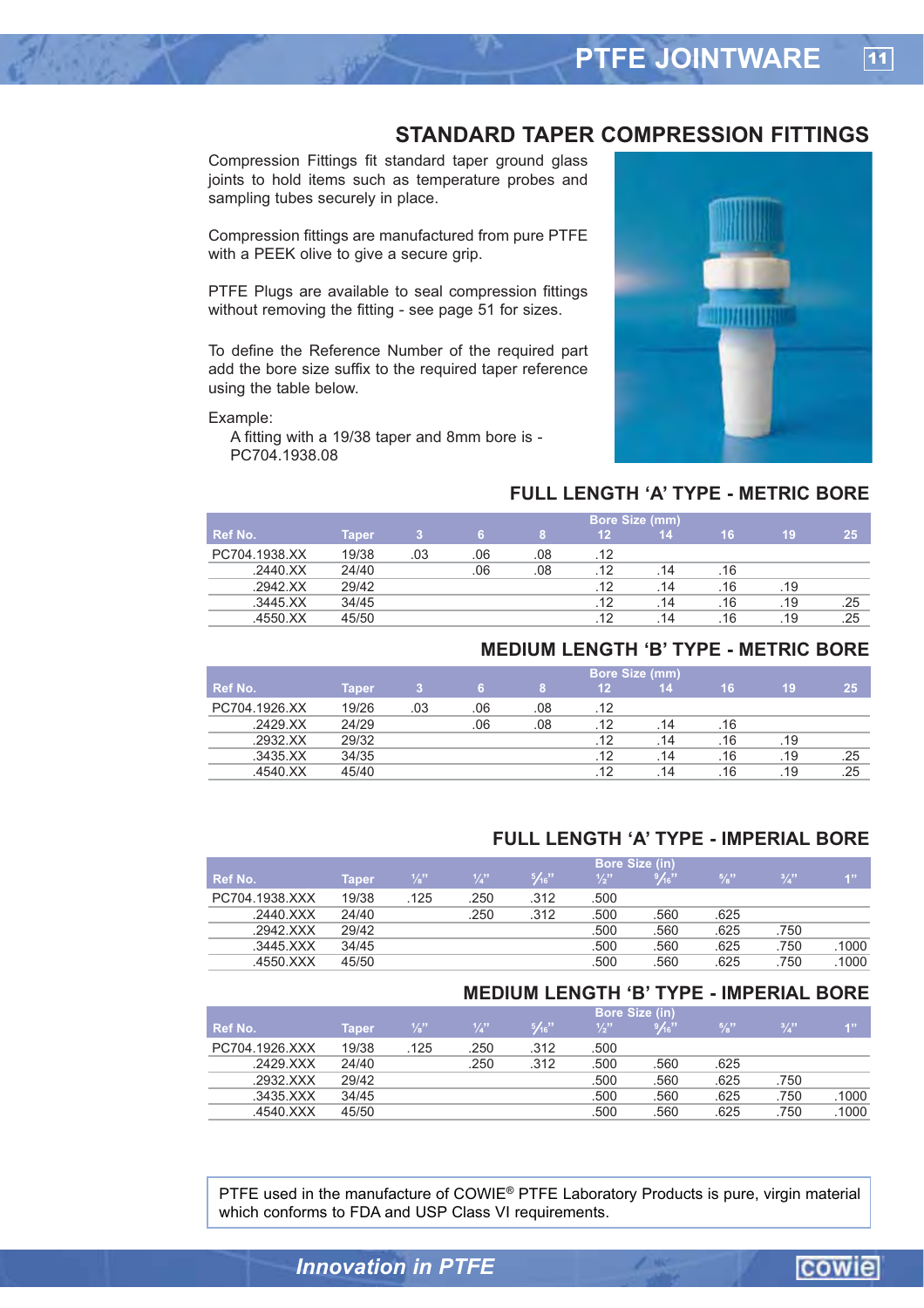# **FLAT HEAD STOPPERS**



Flat Head Stoppers fit standard taper ground glass joints. Trapezoidal rings give high vacuum performance and reduce seizure.

#### **FULL LENGTH 'A' TYPE**

| Ref No.     | <b>Joint</b> | $Ht$ (mm) |  |
|-------------|--------------|-----------|--|
| 010.110     | 10/30        | 40        |  |
| .114        | 14/35        | 46        |  |
| .119        | 19/38        | 50        |  |
| .124        | 24/40        | 55        |  |
| .129        | 29/42        | 57        |  |
| 13 $\Delta$ | 34/45        | ഒറ        |  |

### **MEDIUM LENGTH 'B' TYPE**

| Ref No. | <b>Joint</b> | $Ht$ (mm) |  |
|---------|--------------|-----------|--|
| 010.210 | 10/19        | 31        |  |
| .214    | 14/23        | 34        |  |
| .219    | 19/26        | 38        |  |
| .224    | 24/29        | 44        |  |
| .229    | 29/32        | 47        |  |
| .234    | 34/35        | 51        |  |

# **SELF RELEASING STOPPERS**



Self Releasing Stoppers fit standard taper ground glass joints, with sealing rings and self releasing ring for ease of removal.

### **FULL LENGTH 'A' TYPE**

| Ref No.  | <b>Joint</b> | $Ht$ (mm) |
|----------|--------------|-----------|
| 010.1119 | 19/38        | 62        |
| .1124    | 24/40        | 65        |
| .1134    | 34/45        | 70        |
| .1145    | 45/50        | 75        |

### **MEDIUM LENGTH 'B' TYPE**

| Ref No.  | <b>Joint</b> | $Ht$ (mm) |  |
|----------|--------------|-----------|--|
| 010.1219 | 19/26        | 50        |  |
| .1224    | 24/29        | 55        |  |
| .1229    | 29/32        | 60        |  |
| .1234    | 34/35        | 62        |  |
| .1245    | 45/40        | 65        |  |

## **PENNY HEAD STOPPERS**



PTFE Penny Head Stoppers are hollow, for standard taper joints. No sealing rings.

| Ref No.  | Size (US) |  |
|----------|-----------|--|
| 010.3.09 | 9         |  |
| .3.13    | 13        |  |
| .3.16    | 16        |  |
| .3.19    | 19        |  |
| .3.22    | 22        |  |
| .3.27    | 27        |  |
| .3.32    | 32        |  |